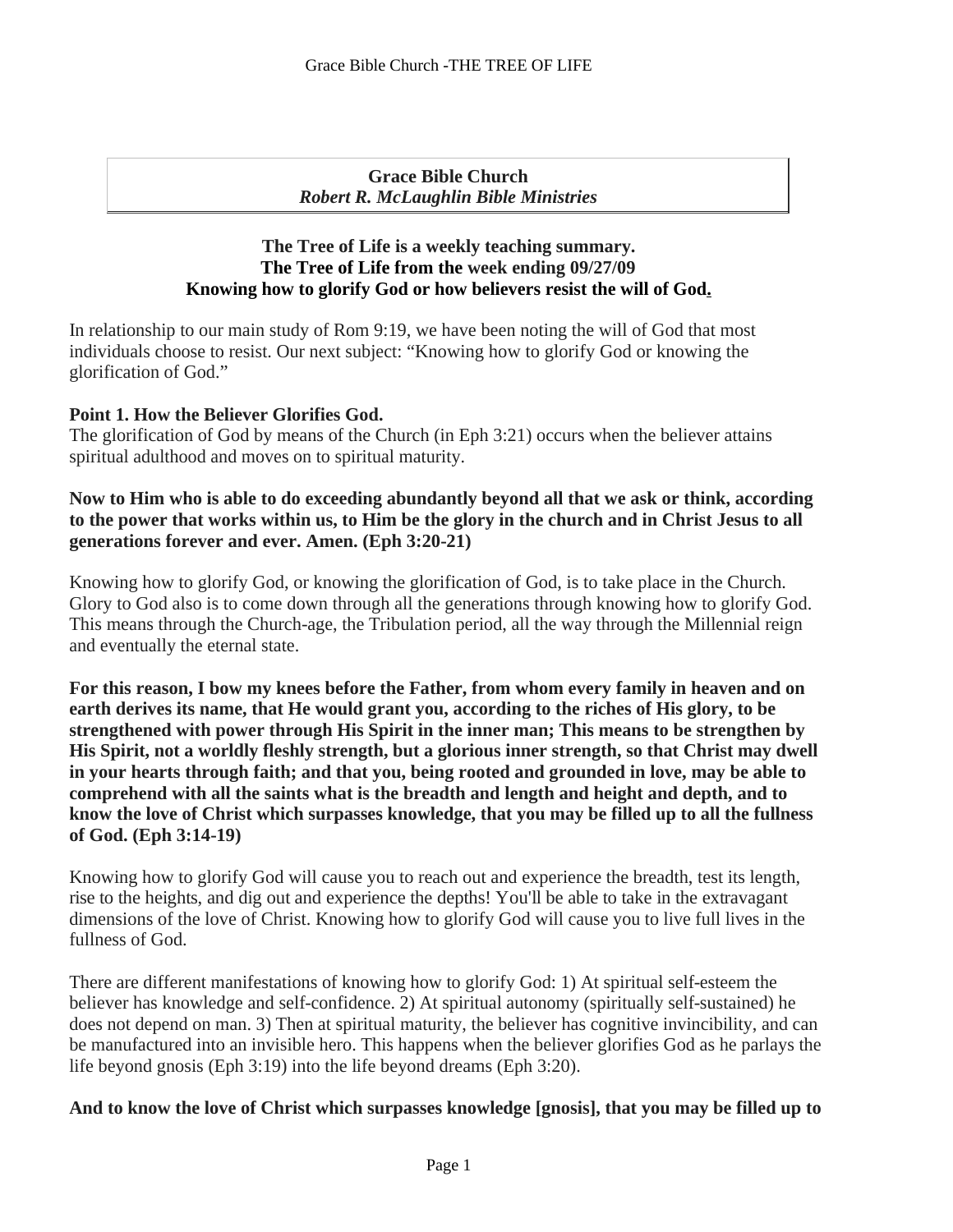**all the fullness of God. Now to Him who is able to do exceeding abundantly beyond all that we ask or think** [the life beyond our fondest dreams]**, according to the power that works within us, I, therefore, the prisoner of the Lord, entreat you to walk in a manner worthy of the calling with which you have been called, (Eph 3:19-4:1)**

Paul is saying, "Here's what I want you to do: While I'm locked up here, a prisoner for the Master, I want you to get out there and walk, better yet, run on the road God called you to travel. I don't want any of you sitting around. I don't want anyone strolling off, down some path that goes nowhere."

### **With all humility and gentleness, with patience, showing forbearance to one another in love, (Eph 4:2)**

Believers do this with humility and discipline, in acts of love for each other.

# **Being diligent to preserve the unity of the Spirit in the bond of peace. (Eph 4:3)**

Knowing how to glorify God causes the believer to be alert at noticing differences and quick at mending fences.

## **There is one body and one Spirit, just as also you were called in one hope of your calling; (Eph 4:4)**

You were all called to travel on the same road and in the same direction, so stay together, both outwardly and inwardly.

## **One Lord, one faith, one baptism, one God and Father of all who is over all and through all and in all. (Eph 4:5-6)**

You have one Master, one faith, one baptism, one God and Father of all, who rules over all, works through all, and is present in all. Knowing how to glorify God causes us to recognize that everything we are, think and do is infiltrated with Oneness. But that doesn't mean you should all look, speak and act the same. Out of the generosity of Christ, each of us is given his own gift.

# **But to each one of us grace was given according to the measure of Christ's gift. (Eph 4:7)**

The PPOG is divided into two categories: 1) The life beyond gnosis (Eph 3:19). 2) The life beyond dreams (Eph 3:20). The life beyond gnosis is epignosis which is the consistent function of perception, metabolization and application of Bible doctrine. Learning doctrine in the O.T. won't advance you in the life beyond gnosis. You must understand the mystery doctrine of the Church-age which is found in the N.T. Epistles, for they contain all the mechanics for the PPOG in this dispensation. The result is the attainment of spiritual adulthood. Then you begin to gather fantastic and dynamic momentum. Spiritual maturity parlays the life beyond gnosis into the life beyond dreams, which becomes the basis for glorifying God.

# **Point 2. What Does Not Glorify God.**

Notice that left out of our first point is all your Christian service, sacrifice, and works. All this is wood, hay, and straw and it will all be burned at the Judgment Seat of Christ (1Co 3:11-15; 2Co 5:10). The only Christian service and production that counts is the production that results from the filling of the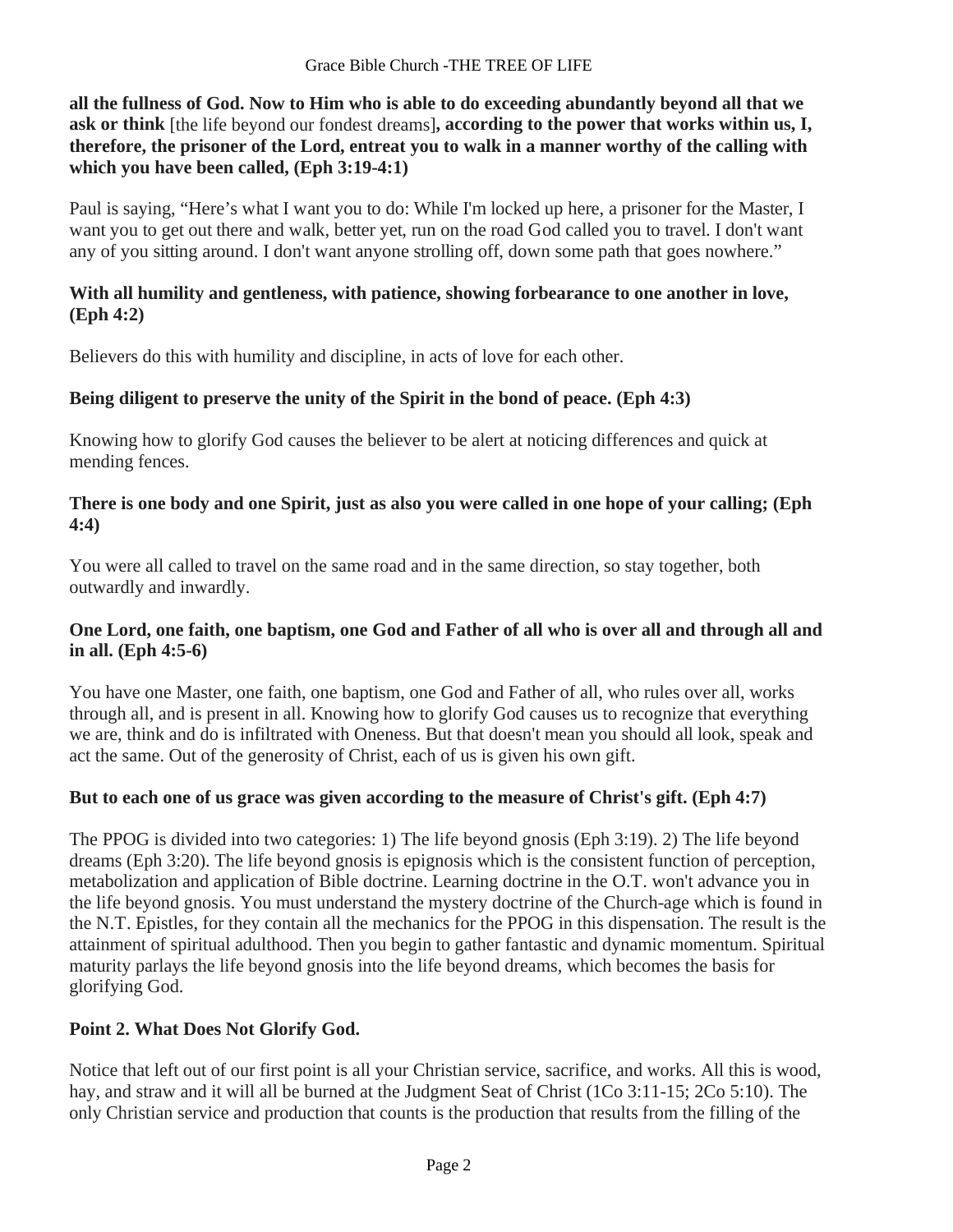Holy Spirit and the perception of Bible doctrine. Therefore, Christian service and Christian works are not the means of attaining spiritual adulthood or of glorifying God. Spiritual growth is not measured in works; spiritual growth is measured in momentum. When there is momentum, there will be production. That production will be gold, silver, and precious stones and it will be rewardable at the Judgment Seat of Christ.

## **Point 3. The Pattern for Glorifying God in the Church-age.**

The pattern of perception, metabolization and application of Bible doctrine is the pattern of the three R's. **Reception** of Bible doctrine is the #1 priority. **Retention** refers to the metabolization of Bible doctrine, epignosis doctrine in the right lobe is the basis of momentum in the PPOG. **Recall** is comparable to the concept of wisdom; it refers to the application of doctrine. This results in understanding the ten unique characteristics of the Church-age:

- 1. The Baptism of the Holy Spirit.
- 2. The dispensation of the unique PPOG.
- 3. Unique equality in the PPOG.
- 4. The unique portfolio of invisible assets.
- 5. Two unique royal commissions for every Church-age believer.
- 6. The doctrine of the Church-age is the unique mystery doctrine.
- 7. The body of the Church-age believer is indwelt by each person of the Trinity.
- 8. The unique availability of Divine power.
- 9. The age of no prophecy.
- 10. The Church Age is the dispensation of invisible heroes.

Those ten characteristics are the basis for your standard operating procedure. This also results in the understanding of the ten problem solving devices for the Christian ay of life.

Momentum is based on solving problems, problems like handling suffering. There is X-amount of suffering for blessing involved in momentum, because this is the way you apply doctrine to your experience.

Glorification of God is the execution of the PPOG through the advance to spiritual maturity. This means advance through the three stages of spiritual adulthood. The pattern for glorifying God includes suffering for blessing, not divine discipline or self-induced misery under the law of volitional responsibility. Self-induced misery results in divine discipline, which is designed to cause us to rebound and recover life in the PPOG. However, only suffering for blessing has momentum. Therefore, when you pass these different tests you are qualified for blessing and therefore glorification.

## **Point 4. Glorification of God is related to the distribution of your escrow blessings for time.**

That is when the life beyond dreams begins. Remember Eph 1:3 says, not blessed, but "eulogetos" means "worthy of praise and glorification."

## **Worthy of praise and glorification be the God and Father of our Lord Jesus Christ, Who has blessed us with every spiritual blessing in the heavenly places in Christ, says just as He (God the Father) elected us in Him before the foundation of the world (Eph 1:3-4).**

Eph 1 teaches that the first thing God ever did for us is the means of glorifying Him, which is to receive the blessings He has provided for us. Billions of years ago, God the Father deposited into escrow, the greatest blessings that you and I can't even imagine.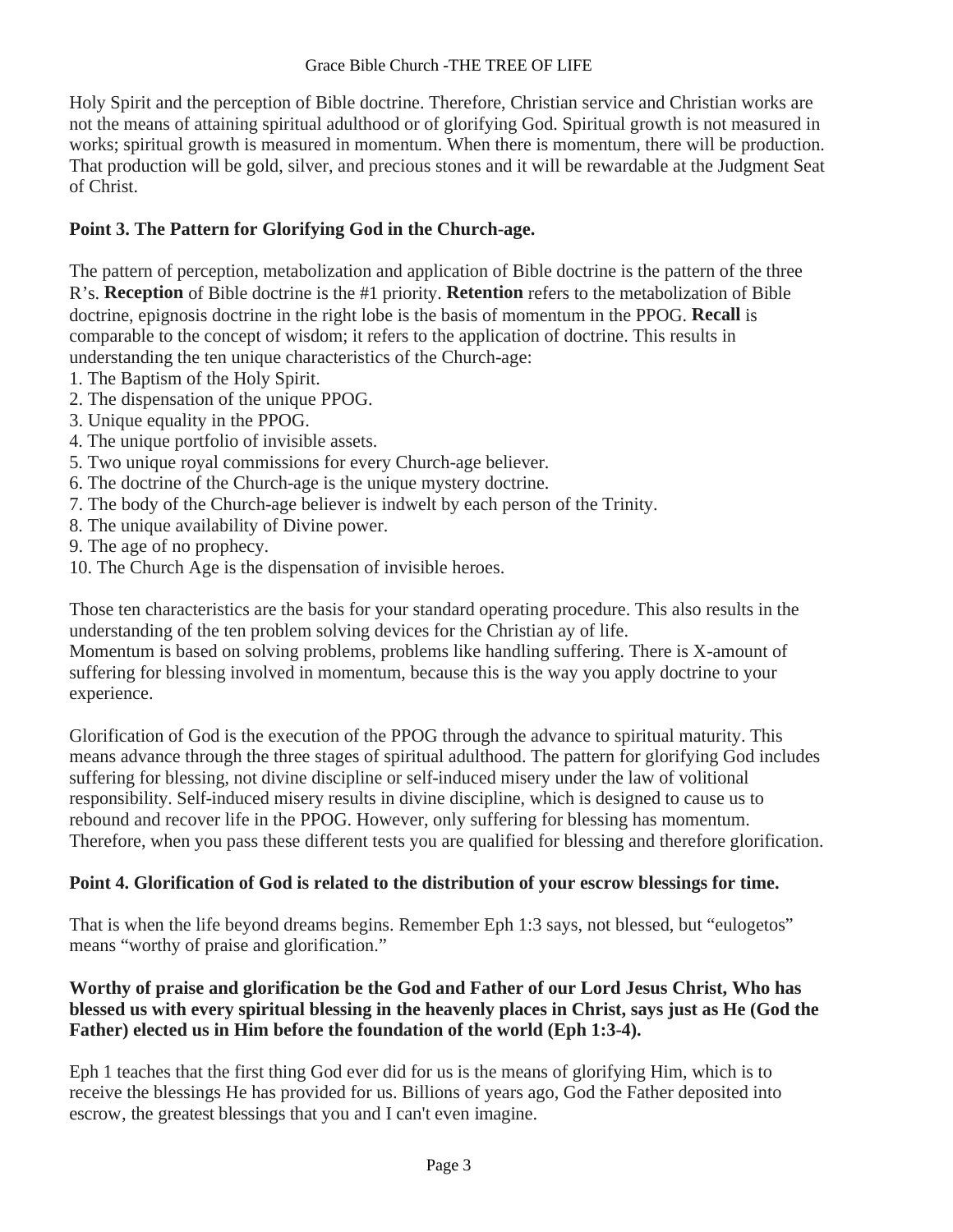#### Grace Bible Church -THE TREE OF LIFE

And these fantastic blessings are tailored perfectly for you. Under the doctrine of election, God wills the highest and the best for you as a believer, only when you receive that highest and best do you glorify God. This is why every believer has a tremendous escrow account in heaven. People often ask what is God's will for my life? The answer is very simple: God's will is for you to glorify Him. God's will is for you to withdraw from your escrow account as much as you can. God has the highest and the best for you.

He has the greatest blessings, blessings that stagger the imagination. God's will for your life is for you to have the most phenomenal blessings. The very fact that some of you don't believe, and in reality you think God is fighting against you because of some area in your life, reveals that you have bought a lie from Satan. The fact that you do not have the most phenomenal blessings in time and eternity simply means that you're choosing to be a loser. It is making choices that makes us either losers or winners.

God not only wills the highest and best for each believer but, at the same time He provides equal privilege and equal opportunity to attain these blessings. Equal privilege means that you are in union with Christ and His church. Equal opportunity means that you have logistical grace support. There is no excuse for any believer in all of the history of the Church-age for not receiving phenomenal blessings. The reason is just plain old negative volition toward doctrine. It takes perseverance and positive volition toward doctrine. You can't be positive if you submit to negative feelings and depressions, or if you allow someone's personality to get in the way of your momentum. When you think doctrine doesn't work and you start to peel off and begin to miss vital doctrines, you've had it. All you do is cut yourself off from being able to withdraw from your escrow account in heavenly places.

So why are you here? You are here to glorify God!

### **"Worthy art Thou, our Lord and our God, to receive glory and honor and power; for Thou didst create all things, and because of Thy will they existed, and were created." (Rev 4:11)**

## **"The people whom I formed for Myself, Will declare My glory." (Isa 43:21)**

Glorifying God demands understanding, and you will be kept alive by God long enough to have the opportunity to understand. You will be kept alive by God to fulfill His plan, unless you're a cosmic believer and you reach the point of divine discipline and become a loser.

## **Point 5. God's will for your life as a member of the royal family of God is to bless you.**

In eternity past, God provided a fantastic plan which included His highest and best just for you. You glorify Him when you live in that plan and receive all the blessings he has designed for you! Eph 1:3-6 says, **Worthy of praise and glorification be the God and Father of our Lord Jesus Christ, Who has blessed us with every spiritual blessing in the heavenly places in Christ, just as He (God the Father) elected us in Him before the foundation of the world, In love, He predestined us to adoption as sons through Jesus Christ to Himself, according to the kind intention of His will, to the praise of the glory of His grace, which He freely bestowed on us in the Beloved.**

God had a reason for all He has done for you in your and this reason gives purpose to your life. Remember that anything God does results in His glorification. God does not depend on us for His pleasure or His glory. He enjoyed these things in eternity past when no one else existed. God doesn't depend on us for His pleasure and glory but instead He expresses His pleasure and glory toward us.